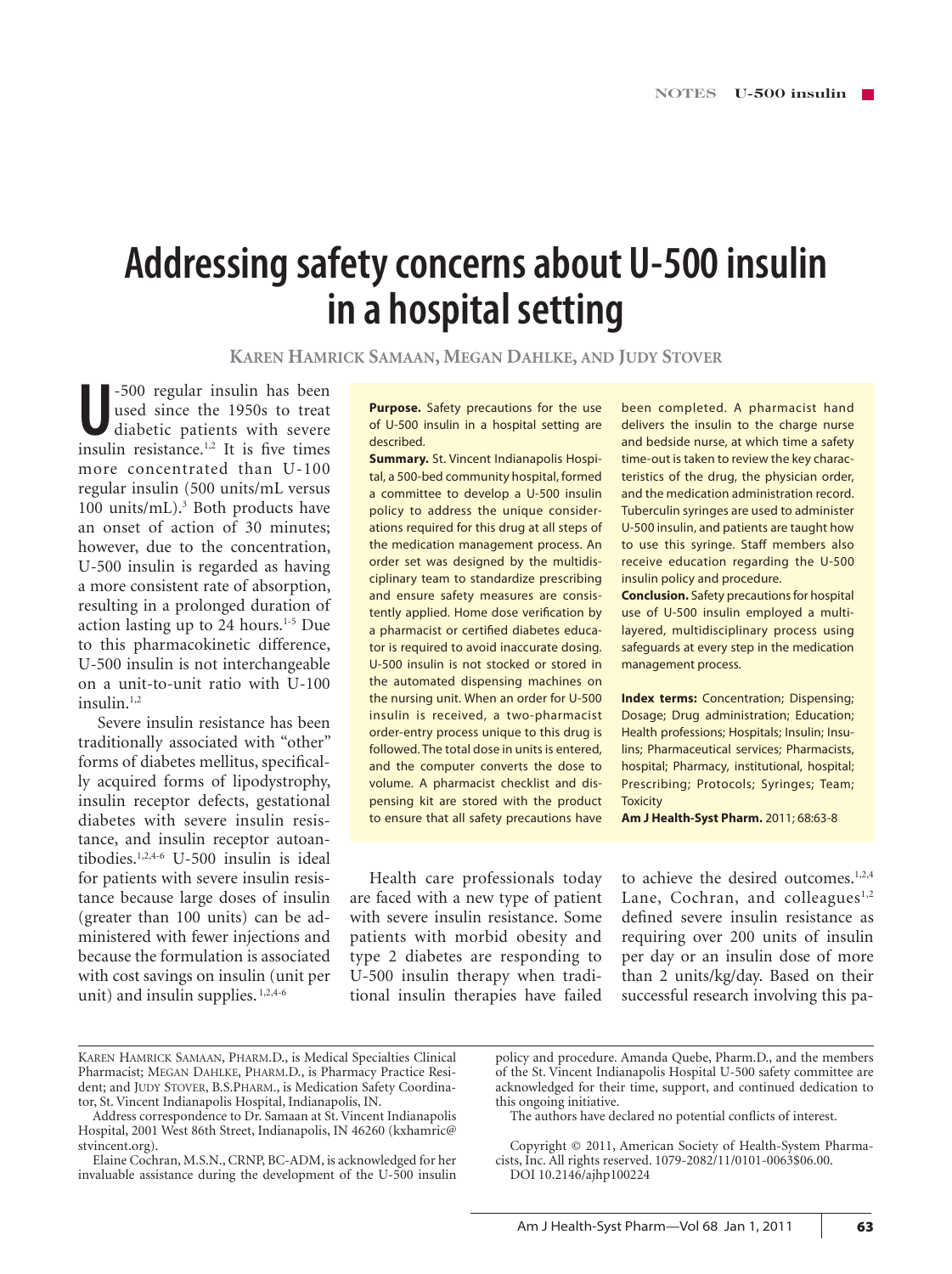tient population, they have published U-500 dosing recommendations.<sup>1,2,4,5</sup> With the positive outcomes of this research and publication of dosing recommendations, the use of U-500 insulin is expected to increase. Hospitals and other treatment facilities need to prepare for patients requiring U-500 insulin therapy.

## **Policy and procedure development**

The American Society of Health-System Pharmacists and the Institute for Safe Medication Practices (ISMP) recommend that each organization specifically define circumstances in which U-500 insulin may be used.<sup>7,8</sup> In March 2009, a multidisciplinary team was formed at our 500-bed community hospital to develop a U-500 insulin policy to address the unique considerations required at all steps of the medication management process: prescribing, storage, dispensing, administering, and monitoring. In addition, the team addressed staff education to support the safe-use initiatives. When U-500 insulin is identified as a home medication or on a physician's order, the U-500 concentrated insulin policy and procedures are activated. Initiation or alteration of U-500 insulin is limited to specialists in endocrinology, but all credentialed prescribers may order U-500 insulin for continuation of outpatient diabetes management.

**Prescribing.** An order set was designed by the multidisciplinary team to standardize prescribing and ensure safety measures are consistently applied (Figure 1). Perhaps the most challenging aspect of prescribing U-500 insulin relates to the lack of a U-500 calibrated syringe. Patients are required to measure their dose in "unit markings" on a U-100 insulin syringe or milliliters (volume) on a tuberculin syringe. To prevent inaccurate dosing and reduce confusion, an essential component of medication reconciliation is verification of the patient-reported home dose of  $U-500$  insulin.<sup>1</sup>

Home dose verification by a pharmacist or certified diabetes educator (CDE) is necessary before ordering U-500 insulin. During the verification process, patients select the syringe they use at home: an insulin syringe or a tuberculin syringe. Patients are asked to demonstrate how they measure their insulin for each dose. The verifier confirms each measurement, determines the actual units administered, and documents this information on the verification section of the order set for U-500 insulin. Once verification is complete, the prescriber writes the orders for U-500 insulin on the U-500 insulin order set, and doses are expressed in actual units and volume, as recommended by ISMP.1,8,9 During the verification process, the pharmacist or CDE explains the importance of home dose verification to patients and highlights the differences between U-500 insulin and standard insulins. Patients are introduced to the phrase "units measured on an insulin syringe," and the CDE follows up with more in-depth patient education before discharge.

**Storage.** ISMP recommends that U-500 insulin be stored separately from other insulins to reduce dispensing errors.10 In the pharmacy, U-500 insulin is stored separately from other insulins in the refrigerator designated for Schedule II controlled substances. The storage area is marked with physical alerts consistent with the organization's high-alert medication policy. U-500 insulin is not stocked or stored in the automated dispensing machines on the nursing unit. When the drug is needed for a specific patient, it is stored securely in the individual patient's medication storage area in accordance with the organization's high-alert medication measures. At patient discharge, the drug is immediately removed from the nursing unit for disposal.

**Dispensing.** Erroneous selection of U-500 insulin by physicians or pharmacists has been reported when U-500 insulin is listed on the inventory screen of computer systems, $10-12$ possibly due to the incorrect assumption that there is only one concentration of insulin available. The risk of this error may be reduced by removing U-500 insulin from the browser, requiring the name to be typed in its entirety to locate the drug in the database.<sup>10</sup>

When an order for U-500 insulin is received, a two-pharmacist orderentry process unique to this drug is followed. The pharmacist entering the order manually types "U-500 insulin" in the database. The total dose in units is entered, and the computer converts the dose to volume. A second pharmacist reviews the order for the correct dose and volume before order activation.

**Safety time-out.** A pharmacist checklist (appendix) and dispensing kit containing information on the proper labeling, storage, and administration of and education about U-500 insulin is stored with the product and used by the pharmacist to ensure that all safety precautions have been completed. The patient label applied to the insulin vial is highlighted to differentiate the vial from other medications, and warning labels are affixed. A pharmacist hand delivers the insulin to the charge nurse and bedside nurse.

On arrival to the unit, a safety time-out is taken. The pharmacist who delivers the insulin, the charge nurse, and the bedside nurse review the key characteristics of the drug, the physician's order, and the medication administration record (MAR). Emphasis is placed on the dose (expressed in units and volume), the use of a tuberculin syringe with a safety needle, the storage and disposal procedures described on the MAR, and the warning labels. Written information reviewed and stored with the insulin includes U-500 drug information, dose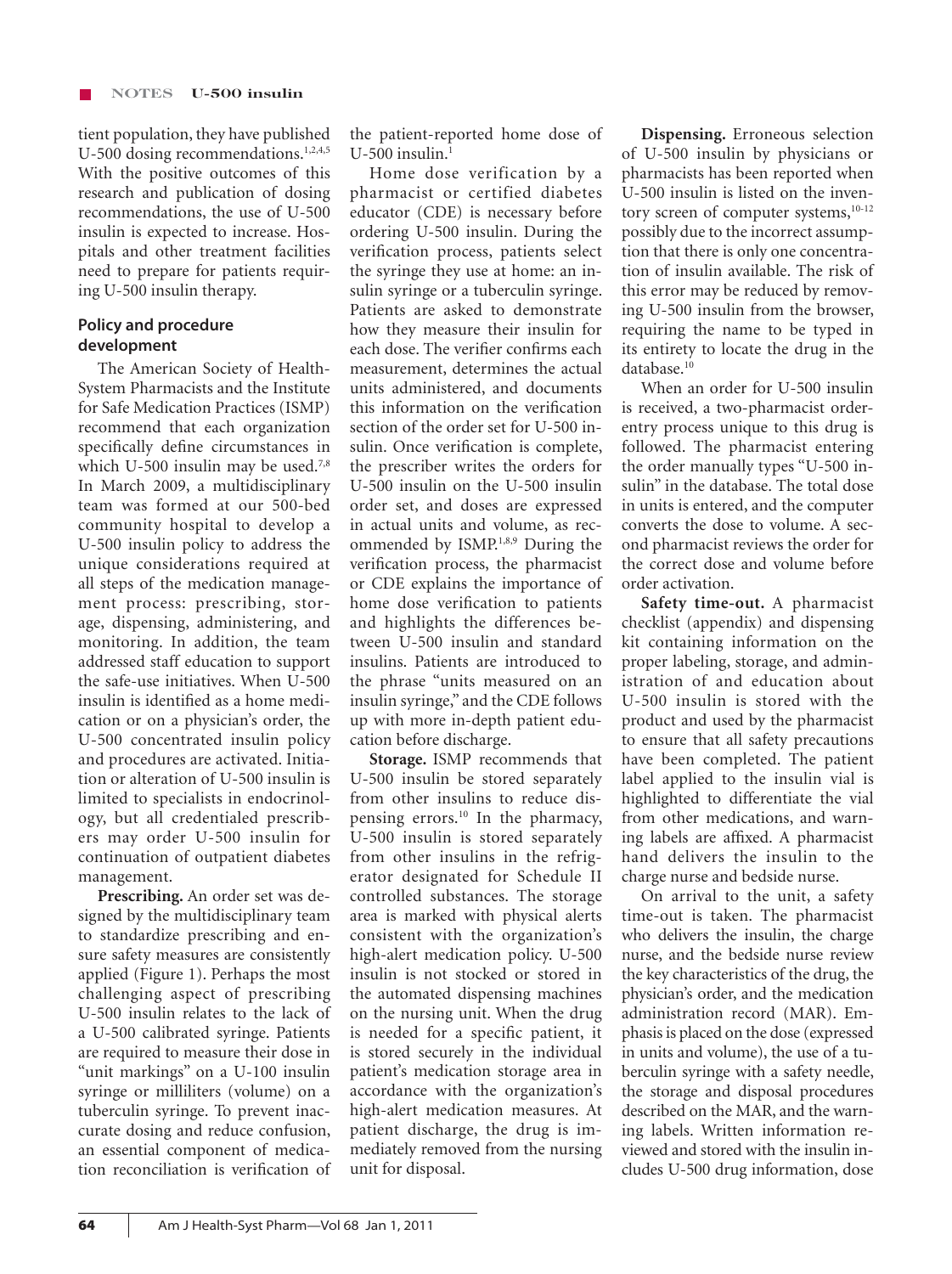| Dose measured using an Insulin Syringe<br>5 X<br>5 X<br>□<br>Date:<br>☑<br>☑<br>☑<br>□<br><u>Diet:</u><br>Consults:<br>Date:<br>21481 0909 | □ HS Dose:<br><b>Transfer medications</b><br>$\Box$ Doses confirmed as described above.<br>Time:<br><b>PHYSICIAN ORDERS</b><br>□ Lunch Dose<br>□ Dinner Dose<br>$\Box$ Bedtime Dose<br><b>Blood Glucose &amp; Lab Testing:</b><br>☑ A1C test<br>□ Fasting BMP on<br>$\Box$ Other tests<br>Other tests<br>$\Box$ 1800 calorie diabetes meal plan<br>$\Box$ Endocrinologist<br><u> Patient Education</u><br>Time: | unit marking on an INSULIN SYRINGE =<br>units U500 insulin administered.<br>$\Box$ Doses confirmed with previous institution and listed above. Unable to obtain demonstration.<br>☑ Eating or bolus tube feedings: Test BG before meals and at bedtime.<br>Call orders: Call results to LIP (Licensed Independent Practitioner)<br>If BG falls below 70 twice within 24 hours or with severe hypoglycemic event<br>Call for changes of the following: oral intake, bolus tube feedings, and/or steroid dose.<br>If patient becomes NPO, discontinue U500 insulin and obtain order for insulin drip.<br>☑ Notify Unit Nursing Director or Charge Nurse of patient arrival now<br>$\boxtimes$ Consult Diabetes Nurse Educators (pager #3422): indication U500 insulin patient<br>⊠ Verify patient's U500 insulin dose by demonstration and document on this form.<br>$\boxtimes$ Inform patient of use of tuberculin syringe during hospital stay.<br>USE BALL POINT PEN PRESS FIRMLY | Dose measured using  | units U500 insulin administered.<br>$\Box$ HS Dose:<br>500 X<br>$mL =$<br>units U500 insulin administered.<br>Dose Verifier signature (RPh, Certified Diabetes Educator, or qualified licensed designee)<br>[all U500 insulin must be delivered with a tuberculin syringe. Orders must be expressed in total units as well as volume (mL)]<br>□ Breakfast Dose ________units U500 insulin ÷ 500 = _______mL U500 insulin SC 30 minutes prior to meal<br>_units U500 insulin $\div$ 500 = ________mL U500 insulin SC 30 minutes prior to meal<br>units <b>U500 insulin</b> $\div$ 500 = $\frac{1}{2}$ mL <b>U500 insulin</b> SC 30 minutes prior to meal<br>units <b>U500 insulin</b> $\div$ 500 = ________mL <b>U500 insulin</b> SC 30 minutes prior to snack<br>$\Box$ Fasting lipid panel<br>$\Box$ Other $\Box$<br>M.D. | U500 REGULAR INSULIN ORDER<br>Pager/Phone<br>CONCENTRATED<br>Pager/Phone |
|--------------------------------------------------------------------------------------------------------------------------------------------|-----------------------------------------------------------------------------------------------------------------------------------------------------------------------------------------------------------------------------------------------------------------------------------------------------------------------------------------------------------------------------------------------------------------|-------------------------------------------------------------------------------------------------------------------------------------------------------------------------------------------------------------------------------------------------------------------------------------------------------------------------------------------------------------------------------------------------------------------------------------------------------------------------------------------------------------------------------------------------------------------------------------------------------------------------------------------------------------------------------------------------------------------------------------------------------------------------------------------------------------------------------------------------------------------------------------------------------------------------------------------------------------------------------------|----------------------|----------------------------------------------------------------------------------------------------------------------------------------------------------------------------------------------------------------------------------------------------------------------------------------------------------------------------------------------------------------------------------------------------------------------------------------------------------------------------------------------------------------------------------------------------------------------------------------------------------------------------------------------------------------------------------------------------------------------------------------------------------------------------------------------------------------------------|--------------------------------------------------------------------------|
|                                                                                                                                            |                                                                                                                                                                                                                                                                                                                                                                                                                 |                                                                                                                                                                                                                                                                                                                                                                                                                                                                                                                                                                                                                                                                                                                                                                                                                                                                                                                                                                                     |                      |                                                                                                                                                                                                                                                                                                                                                                                                                                                                                                                                                                                                                                                                                                                                                                                                                            |                                                                          |
|                                                                                                                                            |                                                                                                                                                                                                                                                                                                                                                                                                                 |                                                                                                                                                                                                                                                                                                                                                                                                                                                                                                                                                                                                                                                                                                                                                                                                                                                                                                                                                                                     |                      |                                                                                                                                                                                                                                                                                                                                                                                                                                                                                                                                                                                                                                                                                                                                                                                                                            |                                                                          |
|                                                                                                                                            |                                                                                                                                                                                                                                                                                                                                                                                                                 |                                                                                                                                                                                                                                                                                                                                                                                                                                                                                                                                                                                                                                                                                                                                                                                                                                                                                                                                                                                     |                      |                                                                                                                                                                                                                                                                                                                                                                                                                                                                                                                                                                                                                                                                                                                                                                                                                            |                                                                          |
|                                                                                                                                            |                                                                                                                                                                                                                                                                                                                                                                                                                 |                                                                                                                                                                                                                                                                                                                                                                                                                                                                                                                                                                                                                                                                                                                                                                                                                                                                                                                                                                                     |                      |                                                                                                                                                                                                                                                                                                                                                                                                                                                                                                                                                                                                                                                                                                                                                                                                                            |                                                                          |
|                                                                                                                                            |                                                                                                                                                                                                                                                                                                                                                                                                                 |                                                                                                                                                                                                                                                                                                                                                                                                                                                                                                                                                                                                                                                                                                                                                                                                                                                                                                                                                                                     |                      |                                                                                                                                                                                                                                                                                                                                                                                                                                                                                                                                                                                                                                                                                                                                                                                                                            |                                                                          |
|                                                                                                                                            |                                                                                                                                                                                                                                                                                                                                                                                                                 |                                                                                                                                                                                                                                                                                                                                                                                                                                                                                                                                                                                                                                                                                                                                                                                                                                                                                                                                                                                     |                      |                                                                                                                                                                                                                                                                                                                                                                                                                                                                                                                                                                                                                                                                                                                                                                                                                            |                                                                          |
|                                                                                                                                            |                                                                                                                                                                                                                                                                                                                                                                                                                 |                                                                                                                                                                                                                                                                                                                                                                                                                                                                                                                                                                                                                                                                                                                                                                                                                                                                                                                                                                                     |                      |                                                                                                                                                                                                                                                                                                                                                                                                                                                                                                                                                                                                                                                                                                                                                                                                                            |                                                                          |
|                                                                                                                                            |                                                                                                                                                                                                                                                                                                                                                                                                                 |                                                                                                                                                                                                                                                                                                                                                                                                                                                                                                                                                                                                                                                                                                                                                                                                                                                                                                                                                                                     |                      |                                                                                                                                                                                                                                                                                                                                                                                                                                                                                                                                                                                                                                                                                                                                                                                                                            |                                                                          |
|                                                                                                                                            |                                                                                                                                                                                                                                                                                                                                                                                                                 |                                                                                                                                                                                                                                                                                                                                                                                                                                                                                                                                                                                                                                                                                                                                                                                                                                                                                                                                                                                     |                      |                                                                                                                                                                                                                                                                                                                                                                                                                                                                                                                                                                                                                                                                                                                                                                                                                            |                                                                          |
|                                                                                                                                            |                                                                                                                                                                                                                                                                                                                                                                                                                 |                                                                                                                                                                                                                                                                                                                                                                                                                                                                                                                                                                                                                                                                                                                                                                                                                                                                                                                                                                                     |                      |                                                                                                                                                                                                                                                                                                                                                                                                                                                                                                                                                                                                                                                                                                                                                                                                                            |                                                                          |
|                                                                                                                                            |                                                                                                                                                                                                                                                                                                                                                                                                                 |                                                                                                                                                                                                                                                                                                                                                                                                                                                                                                                                                                                                                                                                                                                                                                                                                                                                                                                                                                                     |                      |                                                                                                                                                                                                                                                                                                                                                                                                                                                                                                                                                                                                                                                                                                                                                                                                                            |                                                                          |
|                                                                                                                                            |                                                                                                                                                                                                                                                                                                                                                                                                                 |                                                                                                                                                                                                                                                                                                                                                                                                                                                                                                                                                                                                                                                                                                                                                                                                                                                                                                                                                                                     |                      |                                                                                                                                                                                                                                                                                                                                                                                                                                                                                                                                                                                                                                                                                                                                                                                                                            |                                                                          |
|                                                                                                                                            |                                                                                                                                                                                                                                                                                                                                                                                                                 | unit marking on an INSULIN SYRINGE =<br>units U500 insulin administered.                                                                                                                                                                                                                                                                                                                                                                                                                                                                                                                                                                                                                                                                                                                                                                                                                                                                                                            |                      | 500 X<br>$mL =$                                                                                                                                                                                                                                                                                                                                                                                                                                                                                                                                                                                                                                                                                                                                                                                                            |                                                                          |
|                                                                                                                                            | □ Dinner Dose:                                                                                                                                                                                                                                                                                                                                                                                                  |                                                                                                                                                                                                                                                                                                                                                                                                                                                                                                                                                                                                                                                                                                                                                                                                                                                                                                                                                                                     |                      | □ Dinner Dose:                                                                                                                                                                                                                                                                                                                                                                                                                                                                                                                                                                                                                                                                                                                                                                                                             |                                                                          |
| 5 X                                                                                                                                        |                                                                                                                                                                                                                                                                                                                                                                                                                 | unit marking on an INSULIN SYRINGE =<br>units U500 insulin administered.                                                                                                                                                                                                                                                                                                                                                                                                                                                                                                                                                                                                                                                                                                                                                                                                                                                                                                            |                      | $mL =$<br>500 X<br>units U500 insulin administered                                                                                                                                                                                                                                                                                                                                                                                                                                                                                                                                                                                                                                                                                                                                                                         | <b>SET (ADULT)</b>                                                       |
|                                                                                                                                            | □ Lunch Dose:                                                                                                                                                                                                                                                                                                                                                                                                   | units U500 insulin administered.                                                                                                                                                                                                                                                                                                                                                                                                                                                                                                                                                                                                                                                                                                                                                                                                                                                                                                                                                    | a Tuberculin Syringe | units U500 insulin administered<br>□ Lunch Dose:                                                                                                                                                                                                                                                                                                                                                                                                                                                                                                                                                                                                                                                                                                                                                                           |                                                                          |
| 5 X                                                                                                                                        |                                                                                                                                                                                                                                                                                                                                                                                                                 | unit marking on an INSULIN SYRINGE =                                                                                                                                                                                                                                                                                                                                                                                                                                                                                                                                                                                                                                                                                                                                                                                                                                                                                                                                                |                      | 500 X<br>$mL =$                                                                                                                                                                                                                                                                                                                                                                                                                                                                                                                                                                                                                                                                                                                                                                                                            |                                                                          |
|                                                                                                                                            | □ Breakfast Dose:                                                                                                                                                                                                                                                                                                                                                                                               | (reports unit marking measured on an insulin syringe)                                                                                                                                                                                                                                                                                                                                                                                                                                                                                                                                                                                                                                                                                                                                                                                                                                                                                                                               |                      | (reports measuring dose in volume - mL)<br>□ Breakfast Dose:                                                                                                                                                                                                                                                                                                                                                                                                                                                                                                                                                                                                                                                                                                                                                               |                                                                          |
|                                                                                                                                            |                                                                                                                                                                                                                                                                                                                                                                                                                 | Patient uses INSULIN SYRINGE at home                                                                                                                                                                                                                                                                                                                                                                                                                                                                                                                                                                                                                                                                                                                                                                                                                                                                                                                                                |                      | Patient/care provider verbalized and demonstrated measuring to the marks described for each dose below:<br>Patient uses TUBERCULIN SYRINGE at home                                                                                                                                                                                                                                                                                                                                                                                                                                                                                                                                                                                                                                                                         |                                                                          |
|                                                                                                                                            |                                                                                                                                                                                                                                                                                                                                                                                                                 |                                                                                                                                                                                                                                                                                                                                                                                                                                                                                                                                                                                                                                                                                                                                                                                                                                                                                                                                                                                     |                      | □ New Patient Start (Skip Dose Verification section and see Physician Orders below-New starts restricted to Endocrinology)                                                                                                                                                                                                                                                                                                                                                                                                                                                                                                                                                                                                                                                                                                 |                                                                          |
|                                                                                                                                            | <b>CHECK Applicable Orders</b>                                                                                                                                                                                                                                                                                                                                                                                  |                                                                                                                                                                                                                                                                                                                                                                                                                                                                                                                                                                                                                                                                                                                                                                                                                                                                                                                                                                                     |                      |                                                                                                                                                                                                                                                                                                                                                                                                                                                                                                                                                                                                                                                                                                                                                                                                                            |                                                                          |
|                                                                                                                                            |                                                                                                                                                                                                                                                                                                                                                                                                                 |                                                                                                                                                                                                                                                                                                                                                                                                                                                                                                                                                                                                                                                                                                                                                                                                                                                                                                                                                                                     |                      | Patient ID                                                                                                                                                                                                                                                                                                                                                                                                                                                                                                                                                                                                                                                                                                                                                                                                                 |                                                                          |
| Allergies:                                                                                                                                 |                                                                                                                                                                                                                                                                                                                                                                                                                 | <b>List Reaction:</b>                                                                                                                                                                                                                                                                                                                                                                                                                                                                                                                                                                                                                                                                                                                                                                                                                                                                                                                                                               |                      |                                                                                                                                                                                                                                                                                                                                                                                                                                                                                                                                                                                                                                                                                                                                                                                                                            |                                                                          |
|                                                                                                                                            |                                                                                                                                                                                                                                                                                                                                                                                                                 | <b>St. Vincent Health</b>                                                                                                                                                                                                                                                                                                                                                                                                                                                                                                                                                                                                                                                                                                                                                                                                                                                                                                                                                           |                      |                                                                                                                                                                                                                                                                                                                                                                                                                                                                                                                                                                                                                                                                                                                                                                                                                            |                                                                          |
|                                                                                                                                            |                                                                                                                                                                                                                                                                                                                                                                                                                 |                                                                                                                                                                                                                                                                                                                                                                                                                                                                                                                                                                                                                                                                                                                                                                                                                                                                                                                                                                                     |                      |                                                                                                                                                                                                                                                                                                                                                                                                                                                                                                                                                                                                                                                                                                                                                                                                                            |                                                                          |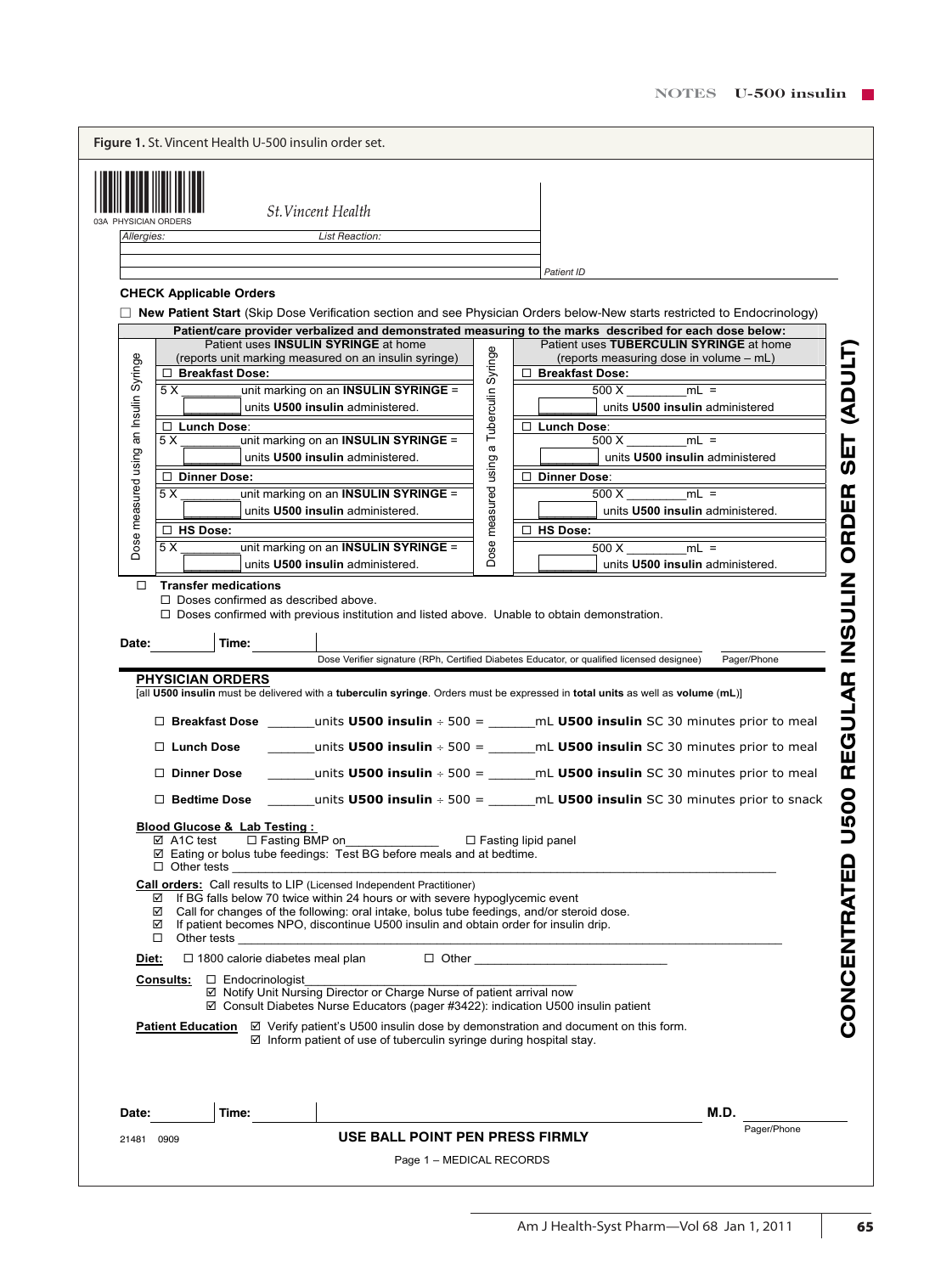conversion calculations (Figure 2), and policy and procedure highlights. The safety time-out is complete after warning labels are placed on the patient's medical and bedside charts and on the individual patient's secure medication storage area.

After the safety time-out, the charge nurse is responsible for acquiring any additional supplies needed (e.g., tuberculin syringe, safety needles) and contacting the unit nursing director and diabetes nurse educators. The nursing director is responsible for ensuring the continuity of nursing care for the patient and scheduling inservice education on U-500 insulin for charge nurses and nurses anticipated to care for the patient. The inservice education sessions are led by the CDE, a clinical pharmacist, or both. If the session does not occur before the nursing shift change, the bedside nurse is responsible for complete U-500 insulin handoff communication on to the next bedside nurse. The CDE and clinical pharmacist remain involved in the care of the patient throughout the patient's hospitalization.

**Administration.** ISMP recommends administering all U-500 doses in the hospital with a tuberculin syringe, regardless of the type of syringe the patient uses at home.<sup>9</sup> The team considered two approaches to ensure that the correct dose is administered. The first was to have the pharmacy dispense patient-specific doses. This option added another layer to the medication management process, resulting in additional risks for error, delays in care if doses were changed, and fewer educational opportunities on self-administration. The second option was to dispense the vial and allow the nurse or patient (under nursing supervision) to draw up the dose for administration. The latter option was chosen, and education materials were developed to ensure proper administration.

The tuberculin syringes used at our institution have a standard detachable needle. The nurses are instructed to remove that needle and replace it with a safety needle before drawing up the U-500 insulin dose. This step is essential, because there is approximately 0.07 mL of dead space between the detachable needle and the tip of the syringe. If the insulin is drawn before the safety needle is attached, approximately 35 units of U-500 insulin would not be administered. As with all insulins and highalert medications, an independent double check by another health care professional must be performed and documented before the administration of each dose.7,9 U-500 insulin is always administered subcutaneously, never intravenously.3 To reduce the risk of hypoglycemia, the U-500 insulin policy advises against administering U-500 insulin to patients in the intensive care unit, who have orders to receive nothing by mouth, or for whom dose verification cannot be obtained. In these circumstances, an insulin infusion is recommended.

**Staff awareness and education.**  U-100 is the most commonly used concentration of insulin, and health care professionals may be unaware of how it differs from U-500 insulin. After implementation of the U-500 insulin policy, basic information about U-500 insulin was provided to a variety of health care professionals via broad-reaching education to hospital staff—through grand rounds, continuing-education sessions, Webbased educational training, and inservice education sessions. Because time may lapse between patients receiving U-500 insulin, real-time education is crucial for patient safety. On receipt of a new order, CDEs, nursing directors, and pharmacists are deployed to provide information about U-500 regular insulin at the bedside. Written information provided at the safety time-out is often copied and distributed among the staff and inserted into the patient's charts for reference. Inservice education regarding U-500 insulin is provided

to nursing staff on the unit within 24 hours of the patient's admission and repeated if requested.

## **One-year follow-up**

Our hospital's multidisciplinary team met in April 2010 to review U-500 insulin experiences and identify areas for improvement. During the first year of policy implementation, 12 patients came to our institution with U-500 insulin as a home medication. In each case, individual circumstances not covered by the policy and procedure required clinical judgment. These included patients who underwent bariatric surgery, a disoriented patient unable to verify the home dose of insulin, U-500 insulin prescribed in the emergency department, and dietary changes while in the hospital that resulted in hypoglycemia. Despite the policy, U-500 insulin is prescribed infrequently, and awareness of this insulin continues to be a challenge. Pharmacists are heavily relied on to identify patients based on medication orders or medication reconciliation. Nursing associates were often unaware of their responsibilities after a patient using U-500 insulin was admitted and often did not notify the CDEs. At times, the order set led to confusion among physicians, nurses, and pharmacists and did not meet the needs of patients for whom a "corrective" U-500 insulin dosing schedule was prescribed.

A statement was included noting that there will be unique inpatient exceptions requiring deviation from the policy and procedure. These circumstances are handled and reviewed on a case-by-case basis by a physician, CDE, or clinical pharmacist to ensure that as many safeguards as possible remain intact. A recommendation was added to treat patients who are unable to verify their home U-500 insulin dose and bariatric surgery patients with an insulin infusion. U-500 insulin was determined not to be an emergent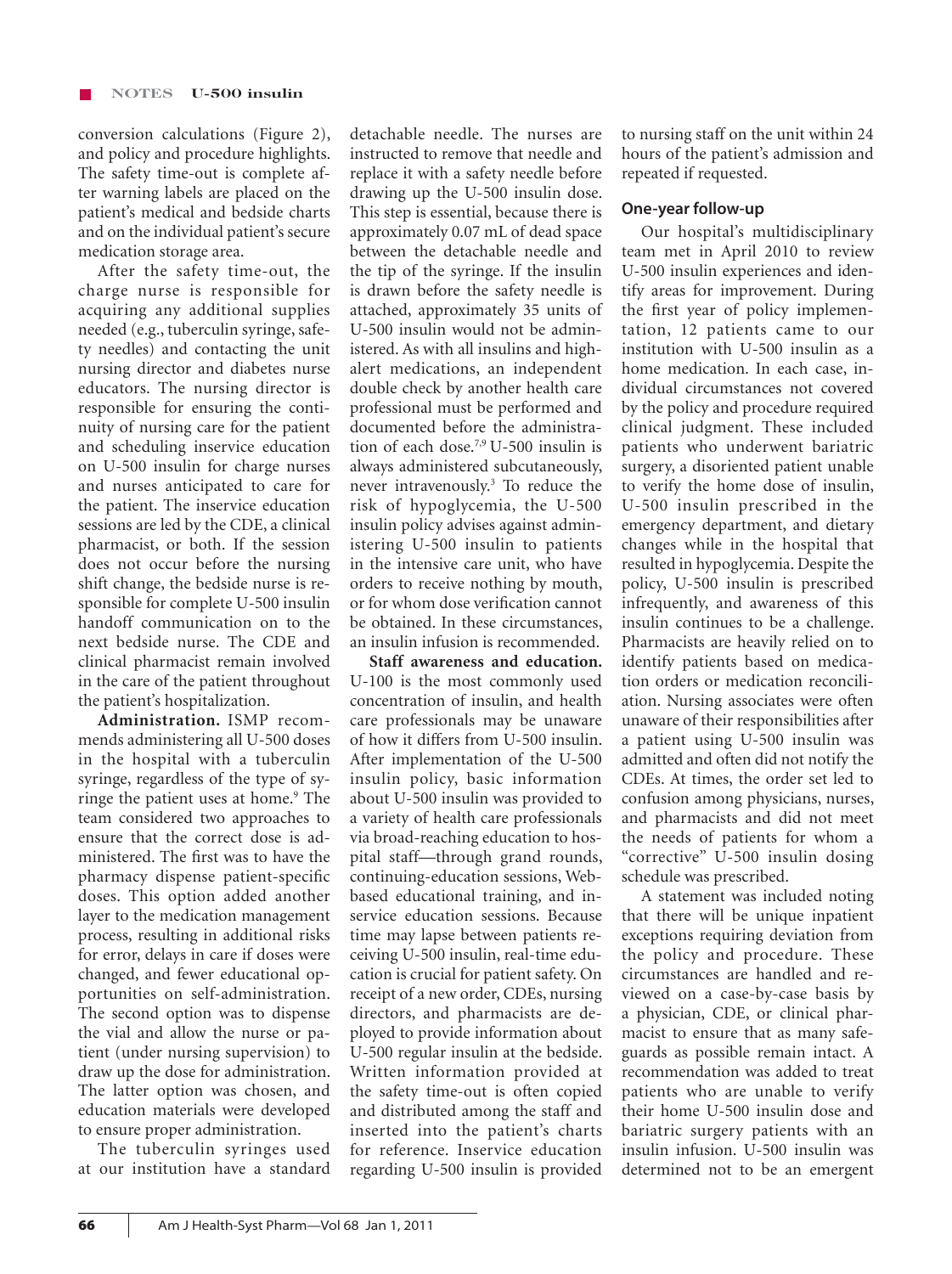**Figure 2.** Written information stored with the insulin and included in the patient's chart for reference. This document highlights U-500 insulin information and conversion calculations.